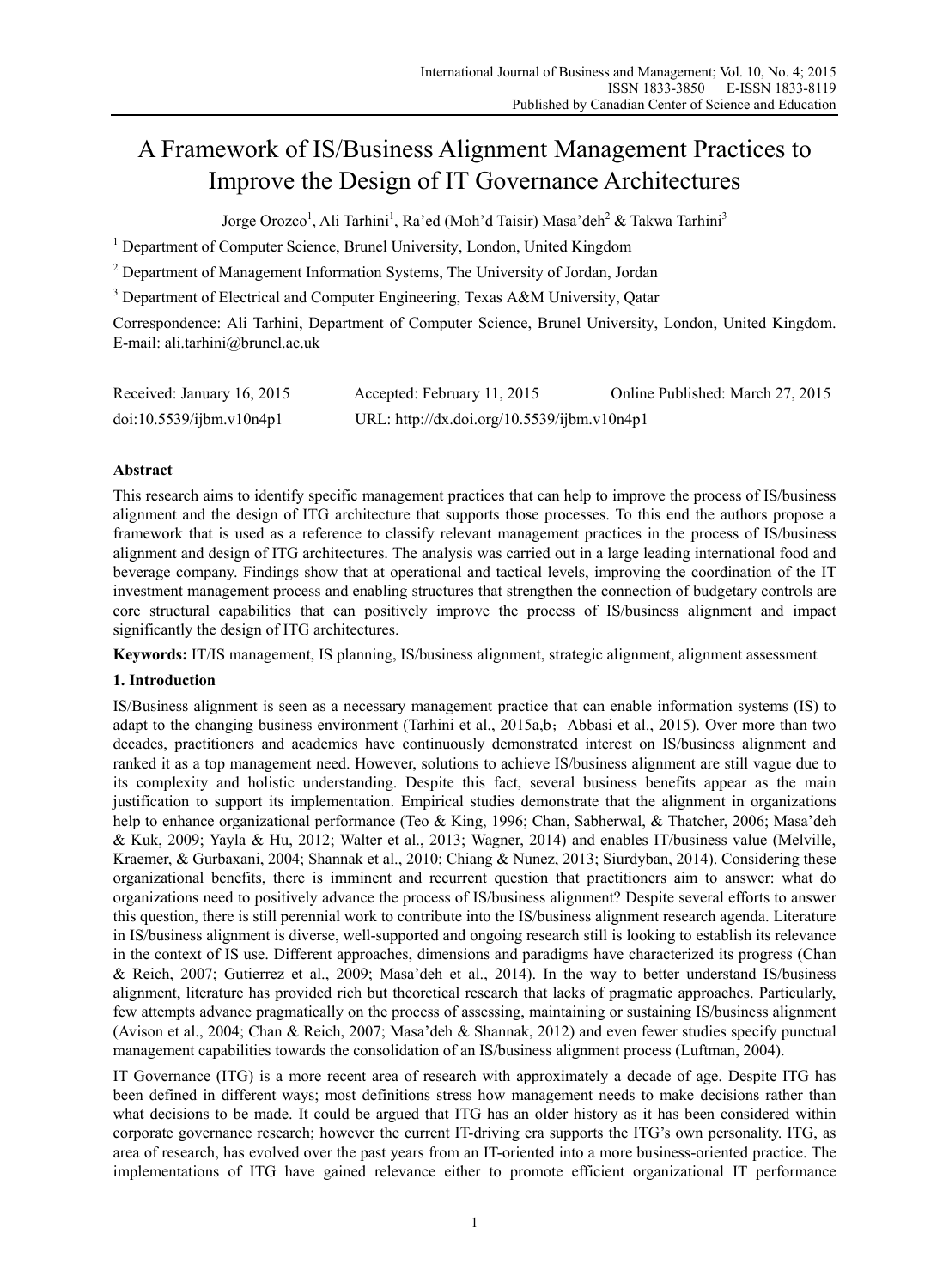(Simonsson, Johnson, & Ekstedt, 2010; Wraikat, 2012; Curry et al., 2014, Alenezi et al., 2015; Tarhini et al., 2015c) or accomplish legal regulations (ISO/IEO, 2014). Researches have agreed that ITG is a control-based system that includes internal and external management practices that enable and impact IS/business alignment (Peterson, 2004). According to Peterson (2004) and Weill and Ross (2004), ITG mechanisms or capabilities should be divided into three sets [process, relations, structures] in order to understand their scope and effect. The setting up of such mechanisms or capabilities constitutes a baseline to support making-decision processes and make valid organizational rules and procedures. Only then, the resulted ITG architecture can enable the IS/business alignment process and enhance organizational IT/business value.

Researchers and practitioners have identified tight relationships between ITG, IS/business alignment and business value (De Haes & Van Grembergen, 2009; Buchwald, Urbach, & Ahlemann, 2014). However there are few studies that link those studies to identify their relationships. This research aims to identify those management practices that can positively moderate and improve the process of IS/business alignment and the design of ITG. In order to identify these management practices, the management capabilities from the strategic alignment maturity (SAM) model proposed by Luftman (2000) were mapped against the structure of the ITG assessment process (ITGAP) model defined by Peterson (2004). The resulted mapping framework was used as a reference to classify management practices and analyze relevant management practices in the process of IS/business alignment and design of ITG architectures. The analysis was carried out colleting management practices from a leading and large food and beverage company. Findings show that at operational and tactical levels, improving the coordination of the IT investment management process and enabling structures that strengthen the connection of budgetary controls are core structural capabilities that can positively improve and moderate the process of IS/business alignment and impact significantly the design of ITG. By promoting program management practices towards a unified understanding of IT and business knowledge, the collaboration between strategic and operational levels would be positively influenced.

This paper is divided in five sections. The following section outlines the research in IS/business alignment and its links with ITG. In section three, both SAMM and ITGAP are discussed and the proposed framework is introduced. Section four includes the case study analysis. In the last section, the results and conclusions are presented.

#### **2. IT Governance and IS/Business Alignment Antecedents**

IS/business alignment has been researched as a phenomenon that focuses on the complexity of organizational relationships given by the integration of IT and business strategies (Broadbent & Weill, 1993; Henderson & Venkatraman, 1993; Ciborra, 1997, Smaczny, 2001), plans (Kearns & Lederer, 2000; Reich & Benbasat, 2000; Cragg, King, & Hussin, 2002; Balocco, Ciappini, & Rangone, 2013), or structures (Weill, & Ross, 2004). In more than two decades, these different approaches have revealed several loci research in IS/business alignment (Chan & Reich, 2007; Coltman, Sharma, & Tallon, 2013; Tarhini et al., 2015d) and also contributed marginally subscribing its broad and complex understanding. A specific challenge that IS/business alignment research agenda faces is its holistic scope. To conceptualize IS/business alignment, several dimensions have been indicated to portray its understanding. Four dimensions have been commonly referenced and cited: strategic or intellectual (Kearns & Lederer, 2000), operational (Papp & Luftman, 1995; Chan, 2002), informal structural (Chan, 2001; Chan, Sabherwal, & Thatcher, 2006) and cultural (Pyburn, 1983). These dimensions have been traditionally isolated approaches to understand and approach IS/business alignment research. However, a new organic and co-evolutional view suggests integrating these IS/business alignment dimensions in order to consolidate new IS/business alignment theory foundations. Benbya and McKelvey (2006) propose that IS/business alignment is the result of a series of adjustments at three levels of analysis: individual, operational and strategic. Most important in this view, they justify causal dynamics rather than cause-effect logic of managerial actions to impact all organizational levels and their performance. Empirically, the business characteristics of ITG have been a justification to consider their implementations as an alternative to develop such managerial actions along organizations. For instance, the adoption of frameworks such as COBIT, ITIL or ISO/IEC 38500-2008 exemplifies the relevance of different mechanisms to enhance an organizational platform to achieve tight IS/business alignment and higher IS/business value.

## *2.1 Linking IS/Business Alignment and IT Governance*

Literature has shown that similar outcomes can result of either achieving IS/business alignment or implementing ITG practices. Empirical studies evidence that higher organizational performance can be the result of tight IS/business alignment (Kearns & Lederer, 2003; Masa'deh & Kuk, 2009) but also consequence of effective implementations of ITG practices (Weill & Ross, 2004; Tallon et al., 2013). Both IS/business alignment and ITG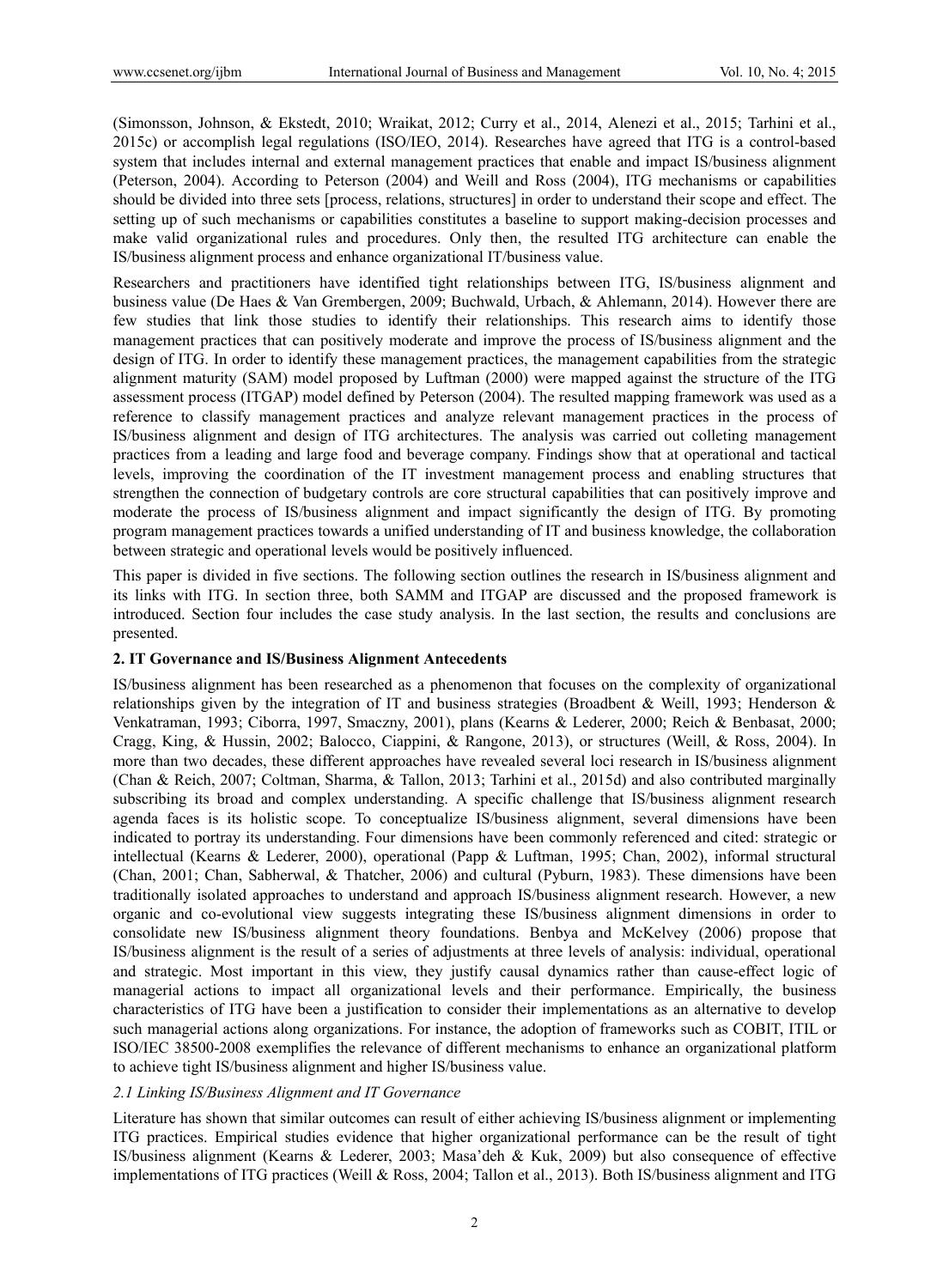areas have been researched independently and few studies indicate mechanisms that link their consequences or antecedents (Chaudhuri, 2011; Buchwald et al., 2014; Thompson et al., 2014). For instance, literature disagrees to show how both areas are related. The IT Governance Institute (ITGI) considers IS/business alignment as one out of five areas of concern within ITG [strategic alignment, value delivery, risk management, resource management and performance management]. Conversely, SAM includes ITG as one out of six IS/business alignment maturity factors [communication, value measurement, IT governance, partnership, scope & architecture and skills] to assess IS/business alignment maturity. Researchers have called for studies that look for those relationships between IT/business value, IS/business alignment and ITG but have anticipated that ITG is an antecedent and enabler for achieving IS/business (De Haes & Van Grembergen, 2010; Schlosser et al., 2010; Wagner, Beimborn, & Weitzel, 2014). The implementation of ITG practices builds up a baseline that should include processes, structures and relational capabilities. These managerial abilities enable people to execute their responsibilities in support of IS/business alignment and the creation of IT/business value (Peterson, 2004). To achieve higher organizational performance, those capabilities need to be identified and then amalgamate an enterprise management system that facilitates controls along different information systems (Peterson, 2004; Beimborn, Schlosser, & Weitzel, 2009; Tiwana, 2012; Wagner & Weitzel, 2012; Zolper, Beimborn, & Weitzel, 2014).

The authors of this paper coincide with the notion that the relationship between IS/business alignment and ITG is important but additional research will clarify their relationships. The relationships between IS/business alignment and ITG and the identification of their common management practices would help to focus efforts on specific managerial actions and impact organizational performance significantly. In the literature, the identification of these practices has been rarely discussed.

## **3. Assessment Framework Overview**

## *3.1 The Role of Management Practices in IS/Business Alignment and ITG*

Managing IT also means meeting business objectives while targeting strategic, tactical and operational levels and handling a complex number of organizational assets and factors (Gutierrez et al., 2008; Gutierrez, Orozco, & Serrano, 2009). Benbya and McKelvey (2006) have considered theoretically the co-evolutionary dynamics of these organizational levels as a function of IS/business alignment. They propose an emergent nature that underpins IS/business alignment "as a continuous coevolutionary process that reconciles top-down 'rational design' and bottom-up 'emergent process' of consciously and coherently interrelating all components of the IS/business alignment at three levels of analysis [*strategic, operational and individual*]". This contemporary view innovates the integration of different alignment dimensions to consolidate a new IS/business alignment theory. For instance, the operational level of analysis includes social and structural or operational components. The dynamics at this level offers insights into how ITG mechanisms influence business process performance (Beimborn, Schlosser, & Weitzel, 2009). In addition, decision-making processes and relationships of stakeholders also contribute in such dynamics. However, operational performance also depends on structures and capabilities to establish making-decision mechanisms (Hirschheim & Sabherwal, 2001). To this end, decisions to develop what capabilities to implement and how they should be arranged are the result of strategic management decisions to realize IS/business value (Weill & Ross, 2004).

ITG has been conceptualized as "the distribution of IT decision-making rights and responsibilities among different stakeholders in the enterprise, and defines the procedures and mechanisms of making and monitoring strategic IT decisions" (Peterson, O'Callaghan, & Ribbers, 2000). In this notion, managerial abilities play an important organizational role to coordinate activities related to IT plans, organization and controls. Peterson (2004) groups them in three sets according to their key mechanisms and also calls them capabilities. Each set embraces lateral structures, processes and relational capabilities. Process capability refers to the coordination of strategic IT monitoring and IT decision-making process. Relational capability comprises the collaboration of active business and IT partnership and shared learning. Structural capability involves the connection of formal mechanisms such as positions, roles and organizational structures to build liaisons between IT and business (see Table 1).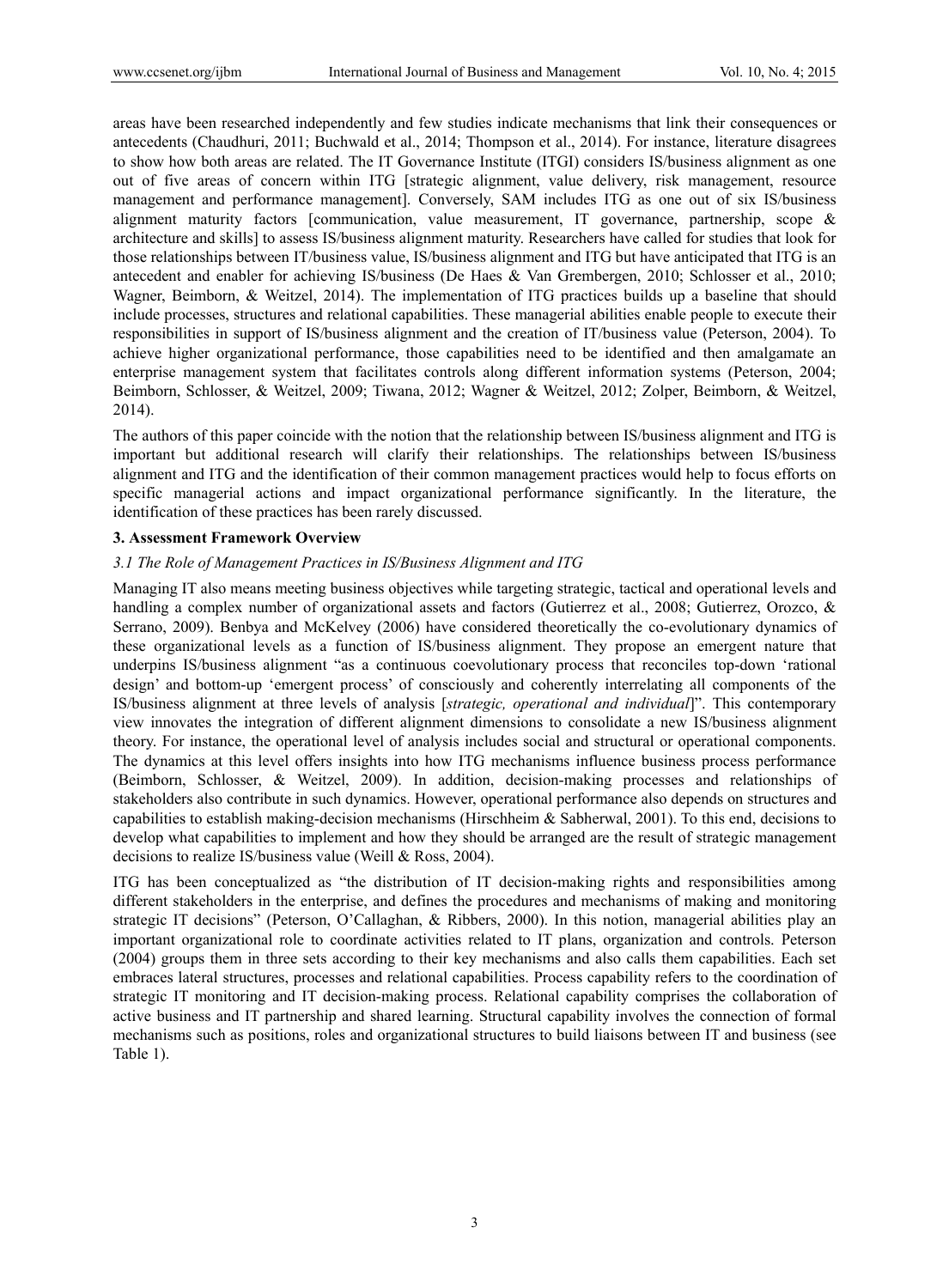| <b>Strategies</b> | <b>Structures</b>                                  | <b>Processes</b>                                | Relational<br>(Structures and processes)                          |
|-------------------|----------------------------------------------------|-------------------------------------------------|-------------------------------------------------------------------|
| <b>Tactics</b>    | -Positions and roles<br>-Organizational structures | -Strategic IT decision-making<br>-IT Monitoring | -Business and IT partnerships<br>-Business and IT shared learning |
| <b>Mechanisms</b> |                                                    | COORDINATION<br>$(\textnormal{-})$              | $(+)$                                                             |

#### Table 1. Summary of IT governance capabilities (adapted from Peterson et al., 2000)

## 3.2 Mapping SAMM's Management Practices into ITGAP Model

Two models were used in order to develop the proposed framework, the ITG assessment process (ITGAP) model proposed by Peterson (2004) and the strategic maturity model (SAM) model proposed by Luftman (2000). The ITG assessment process (ITGAP) model aims to evaluate ITG effectiveness in terms of ITG capability, ITG complexity and IT value. The structure of this model presents two axes, horizontal and vertical. Horizontally, this model includes an arrangement of three ITG capabilities to evaluate the integration of IT decision-making processes. The assessment of ITG capabilities helps organizations to identify what capabilities are in place and guide how to enable mechanisms to consolidate an effective ITG architecture. Particularly, this research is only focused on the horizontal axe of this model and the structure of ITG capabilities.



Figure 1. Categorization of IS/business alignment management practices in ITG capabilities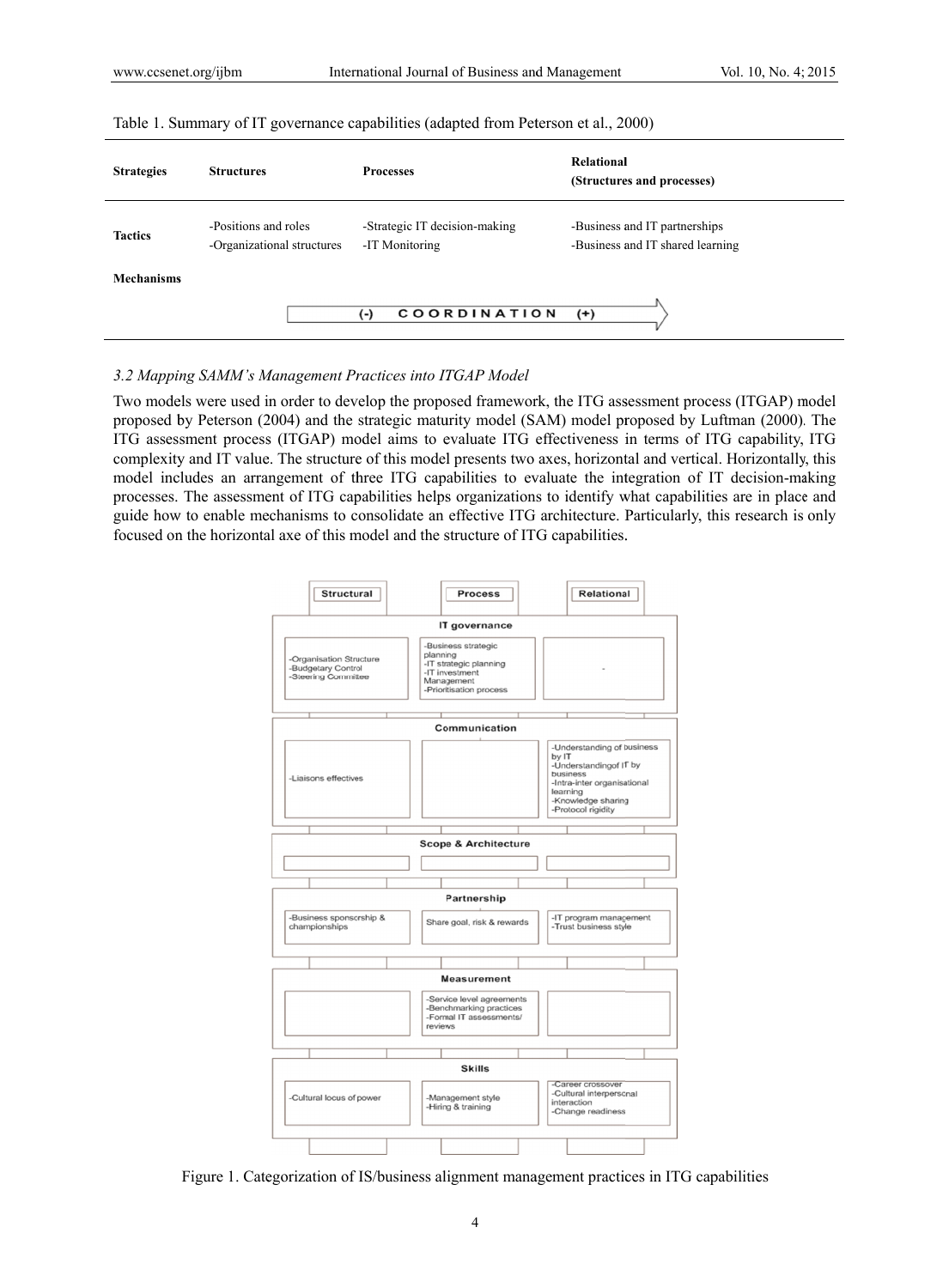The SAMM model was selected to provide IS/business alignment management practices for this study. The rationale to select this model was based on two main arguments. Firstly, existing IS/business alignment assessments are either theoretical conceptualizations or particular studies that cannot be applied generically in several organizations (Gutierrez, Orozco, Papazafeiropoulou, & Serrano, 2008). Hence, SAMM, on the contrary, is a practical method for analyzing organizational maturity of IS/business alignment by means of ranking management practices within five levels of maturity [initial, committed process, established focused, improved and optimized process]. Each of these levels is subdivided into six factors [communication, value, governance, partnership, scope & architecture, and skills] and each factor is also subdivided in a set of management practices, also called attributes. SAMM has recently been tested and validated (Sledgianowski & Luftman, 2005). Their findings show that the SAMM can be used as reliable diagnostic tool to improve the maturity levels of IS/business alignment. Gutierrez et al. (2009) also validates SAMM's reliability. The authors analyze the significance of its factors against organization size and indicate that the six factors are significant for either large, medium or small organizations. Secondly, the SAAM has been enriched from previous research and is still generating research interests. The SAMM is originally based on the strategic alignment model (SAM) but, in comparison to the latter, it covers additional factors, for instance organizational value creation.

The management practices proposed by SAMM were taken as sources of ITGAP mechanisms. In total 26 management practices were identified and categorized according the capabilities' structure in ITGAP. The selected management practices were categorized in three key mechanisms, process, relational and structure. To do this categorization, descriptions of each attribute (management practices) in SAMM as well as definitions of components in ITGAP were taken as the main reference. This categorization was used as a reference for the case study analysis presented in the following section (see Figure 1).

Since the ITG mechanisms can be elements of analysis in different IS/business alignment dimensions, it was decided to map ITG capabilities against different IS/business alignment dimensions. In practice, the implementation of ITG mechanisms might impact one or more organizational levels but also they might have been subject of analysis at different IS/business alignment dimensions. In this mapping, it was considered three sets of ITG capabilities [structure, process and relational] and four IS/business alignment dimensions [social, operational, informal structural and intellectual]. This mapping aimed to analyze the impact of different ITG capabilities at different IS/business alignment dimensions. The scope of each IS/business alignment dimension depicted in our mapping was based on definitions provided by Chan and Reich (2007) and Gutierrez et al. (2008). This mapping is also addressed the relationships between the three integration key mechanisms in order to indicate their management actions [coordination, collaboration and connection] and how they enable ITG integration. The final mapping is shown in figure 2.

#### **4. Qualitative Analysis: A Case Study**

A case study approach was selected as a method of study as this research is focused on the context of managerial actions and their making decisions processes. One case study was conducted as a pilot to identify relevant IS/business alignment management practices that can moderate the design of ITG architectures. The framework proposed in Figure 2 was applied on one the snack food business unit (BU) of a large leading international food and beverage company, hereafter called CompX in 2010. Some positions at top management provide share services to other business units also within the snack food sector. Traditionally, business units have been independent and autonomous, as management identifies noticeable differences in their business rationale. However, the implementation of share services for both business units have been the cause of structural and functional changes over the past years. Although data from two business units in the same family business could limit the findings of this research, this attempt had an objective to test and present initial results from the proposed framework. For further enhancements, additional data from other two large organizations will be integrated to enrich the results presented in this paper.

5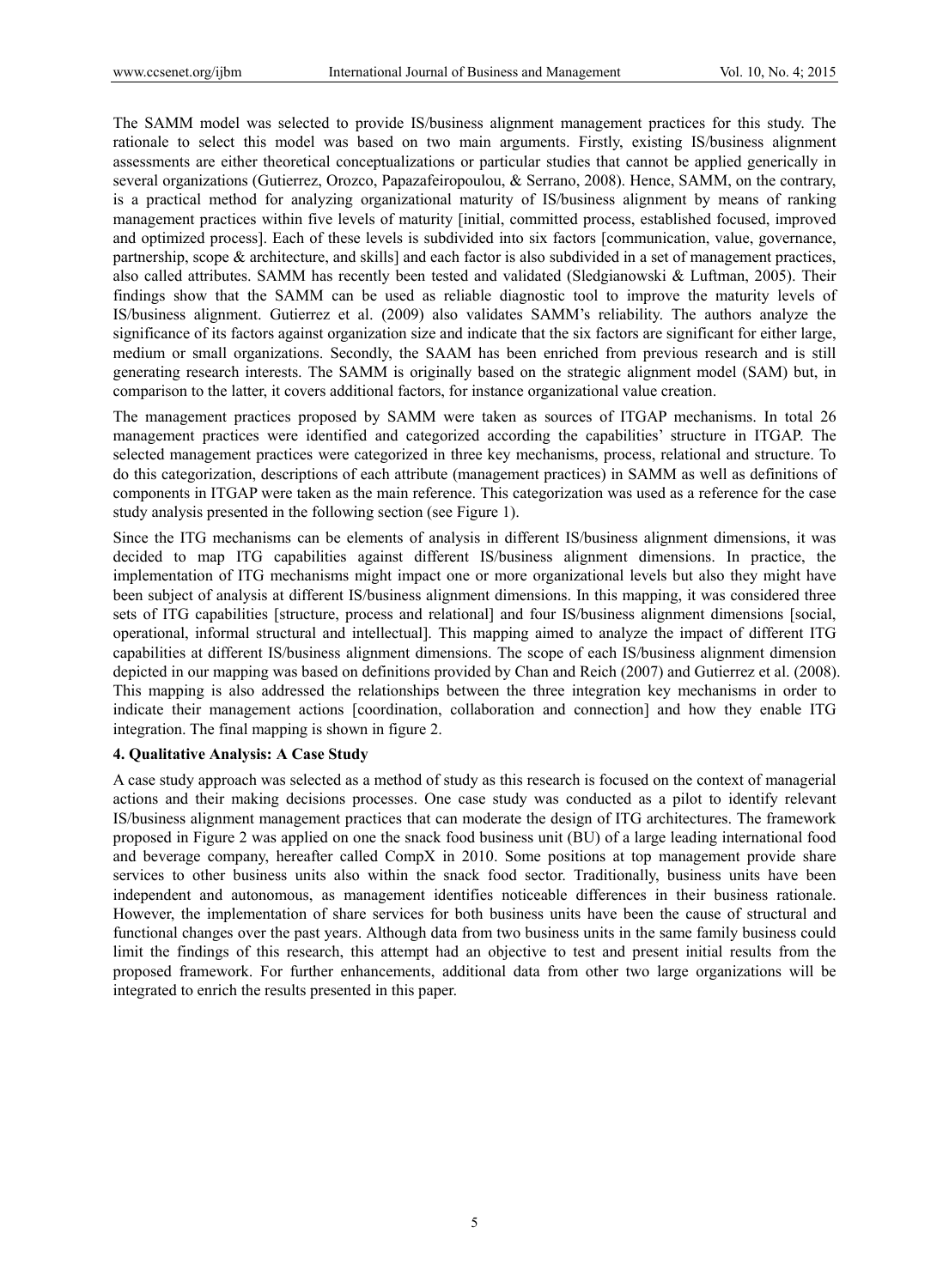

Figure 2. Mapping of integration strategies and tactics, and IS/Business alignment dimensions Source: Adapted from Peterson (2004).

## *4.1 Case S Study*

CompX is headquartered in Mexico City and is a leader in the Mexican snack food market. CompX is part of an international business group in the sector of beverages and food but in Mexico CompX serves as umbrella to commercialize international as well as local snack brands. CompX is renowned for the quality, variety and flavors of its products. Locally, CompX controls around 80% of the Mexican snacks market and hold a respectable brand along their clients. Due to a recent organizational restructuration, some management positions at CompX share services with other business unit, hereafter called CompZ. CompZ is the largest manufacturer of cookies and market leader in Mexico. CompZ holds well-known brands and offers a wide variety of pastries, oats, cereals and cookies. Both business units have been facing several IT changes in the last four years. One of the biggest projects both business units are dealing with is the implementation of SAP in core business processes. This project has been a starting point to transform an organization traditionally functional into a new process-oriented organization. In addition, several structural changes have been taking in place over the past two years as consequence of a strategy based on higher productivity and cost-decreasing.

#### *4.2 Data C Collection*

The methods to collect data included questionnaires and semi-structured interviews. Both sources were taken into account to perform the analysis. Although the combination of research methods in information systems research could be uncommon, a multi-method research design can bring noticeable advantages (Gable, 1994). In total, twenty face-to-face semi- structured interviews were conducted with a length of approximately one hour. All interviewed participants were at managerial levels and holding executive, senior, tactical and operational managerial positions (see Table 2). Executive positions included those participants that have strategic roles and hold either head or director positions at corporate level. Senior positions involved strategic roles that hold either director or head positions at business unit level. Tactical managers include participants in charge of tactical implementations such as intra-organizational or inter-organizational projects at business unit level. Operational managers grouped managerial positions closer to the execution of operational activities or implementation of subsets of strategic projects. In addition, a balanced representation between IT and business roles was considered (see Table 3).

| Organizational position    | Data collection technique  |                                 |
|----------------------------|----------------------------|---------------------------------|
|                            |                            | Questionnaire                   |
|                            | Semi-structured interviews | (IT project alignment maturity) |
| Executive                  |                            |                                 |
| Senior Manager             |                            |                                 |
| <b>Tactical Manager</b>    |                            |                                 |
| <b>Operational Manager</b> |                            |                                 |

| Table 2. Number of samples of data collected |  |  |
|----------------------------------------------|--|--|
|----------------------------------------------|--|--|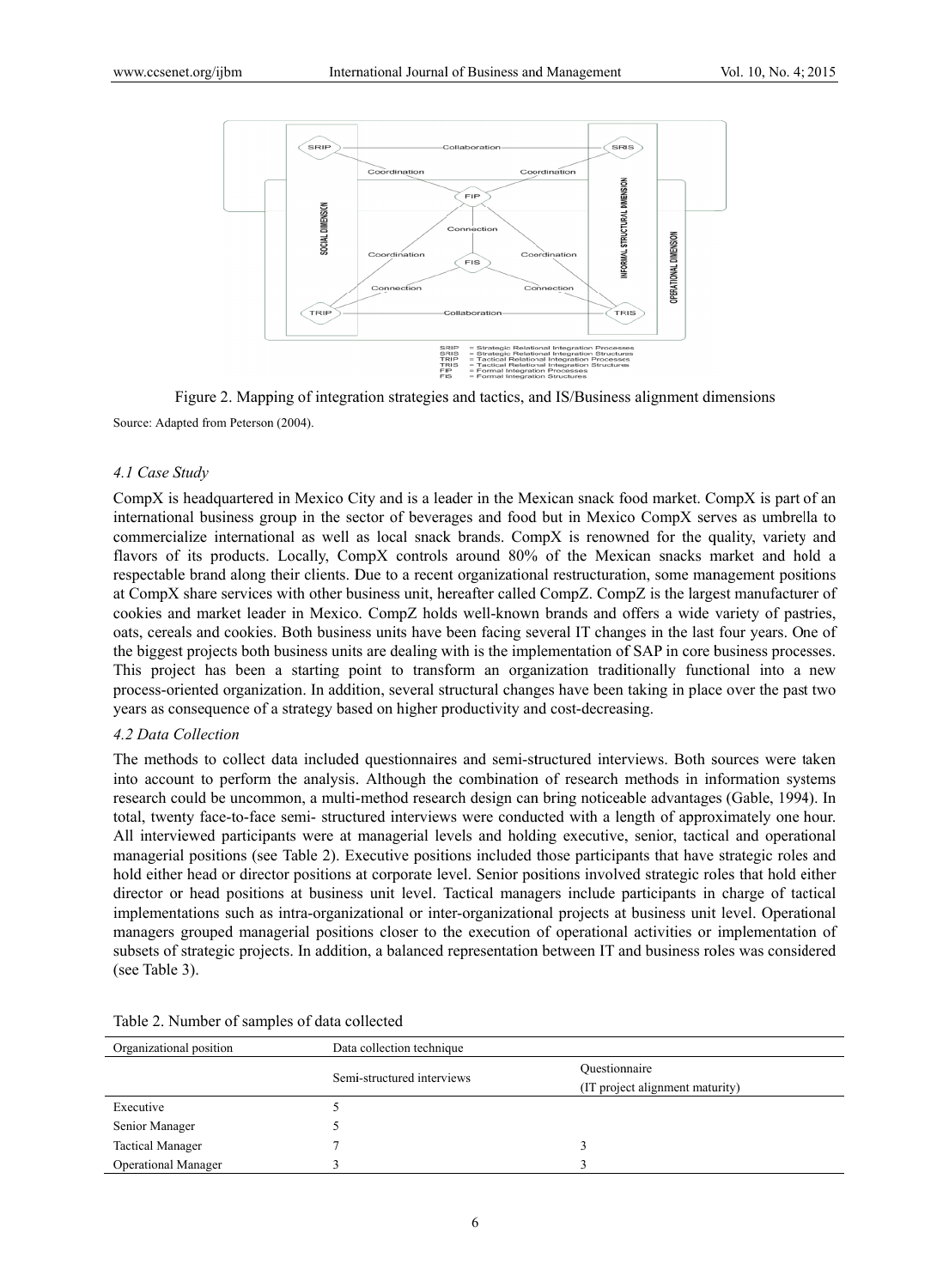## 4.3 Method of Analysis

Nvivo 8.0 was the main tool used in support of the overall qualitative research effort. Each interview was recorded and later transcribed. All transcripts were uploaded and saved into Nvivo as content sources. Each participant was the unit of analysis and a case node per participant was created. To map the content of each transcript against the constructors of the proposed framework, a node was created per each management practice depicted in Figure 1. These nodes were also arranged into coding hierarchies. To do so, a tree node structure was created to categorize process, structure and relational capabilities as indicated by ITGAP. The content analysis was performed coding each interview according the defined nodes and identifying relationships between them. Questionnaires were also applied to managers in charge of delivering high IT-dependant projects. To analyze this data, an adapted version of the strategic alignment maturity model to assess strategic IT projects was used (Gutierrez et al., 2008). Two strategic projects were assessed and six participants involved in these projects were asked to answer the questionnaire.

| Organizational role | Number of interviewed people |
|---------------------|------------------------------|
| IT                  |                              |
| <b>Business</b>     |                              |
| Both                |                              |

Table 3. Role of interviewed organizational positions

The analysis was focused on the identification of the relevance of each management practice along different making-decision processes and its impact in the IT/business value perceived. The results from the questionnaires helped to corroborate the results from the interviews and provided additional insights. When potential new constructors were identified, free nodes were created. However, these new nodes only helped to outline characteristics, similarities and differences between both business units. It was also performed a checking process to ensure that possible missing content was not included in the final codification. The identification of relevant coded nodes was performed assessing the number of coding references and using query functionalities in Nvivo. The queries were defined and executed taking into account the organizational role and positions of participants. For instance, content codification from executive and senior managers was relevant to identify strategic relational integration processes, strategic relational integration structures and formal integration processes since these capabilities influence the intellectual or strategic dimension of IS/business alignment. Similarly, content codification from tactical and operational managers was relevant to identify formal integration process, formal integration structures, tactical relational integration process and tactical relational integration structures, as these capabilities influence the operational dimension of IS/business alignment.

## 4.4 Analysis and Discussion

Formal capabilities [structural and process] appear as core references in order to improve organizational integration. Particularly, the restructuration or redesign of former organizational structures is perceived as applicable attempts to achieve higher organizational integration. However, the implementation of new processes, their redesign or changes are perceived as bureaucratic activities that limit organizational flexibility and responsiveness. Similar results indicate that organizational structures tend to implement easier relational capabilities in comparison to process capabilities (De Haes & Van Grembergen, 2009).



Figure 3. Formal integration process codification at strategic level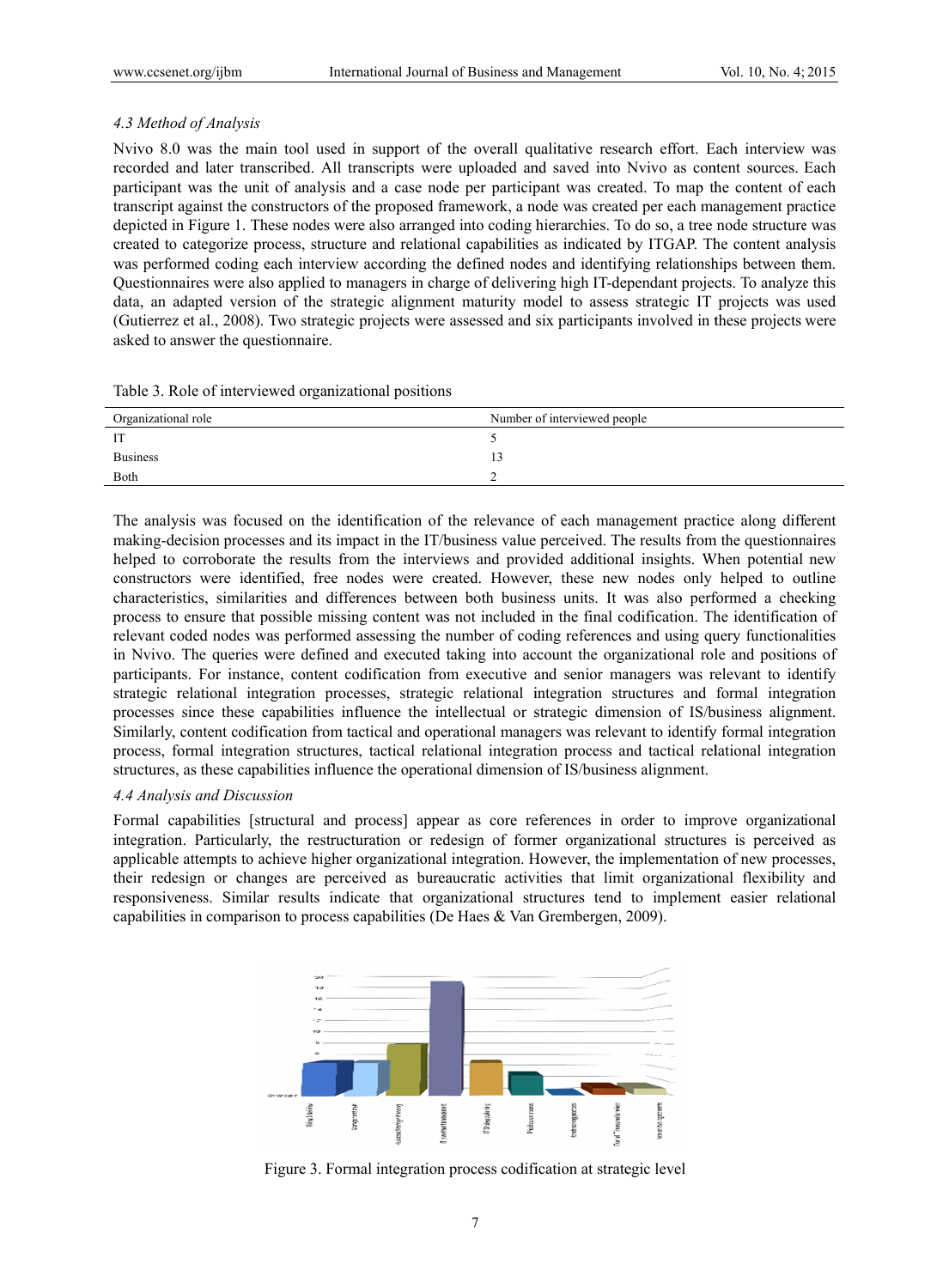

Figure 4. Formal integration structures codification at operational level

Formal integration processes undertake an angular place within our proposed framework. Three formal processes, IT investment management. IT project prioritization and business planning, influence significantly the design of ITG architectures. Commonly, these three processes are fundamental pieces along the strategic IS planning. Strategic IS planning reconciles bottom-up and top-down approaches during the strategy formulation (Benbya  $\&$ McKelvey, 2006) and influences the organization at strategic, tactical and operational levels as long as uniform and consistent decisions towards IT projects and investments are made (Peak, Guynes, & Kroon, 2005). However, literature in IS/business alignment has rarely shown studies that integrate strategic and operational dimensions (Gutierrez, Orozco, & Serrano, 2009). Conversely, business and IS planning process consists of a multilevel scope that includes the implementation of both operative and strategic management practices in order to be effective (Grant, Hackney, & Edgar, 2009). The business planning process was identified relevant for strategic level positions whereas the IT investment management process for strategic, tactical and operational positions (see Figure 3). At operational level, the IT project prioritization process was also diagnosed with pertinent attention.



Figure 5. Integration of relevant IS/Business alignment management practices for the design of ITG architectures

Luftman (2000) does not suggest any relationship between attributes since all are equally relevant in order to assess IS/business alignment. However, some attributes can be consequences or antecedents of others. For instance, both business planning and IT project prioritization processes can be categorized as sub-process in the stages of the IT investment management process. In the proposed framework we address these relationships. Both business planning and IT project prioritization process have been depicted as relationships since they can be preceding sub-process of IT investment management. For instance, a formal IT investment management process can be structured in five key stages (idea generation, business case generation, investment selection,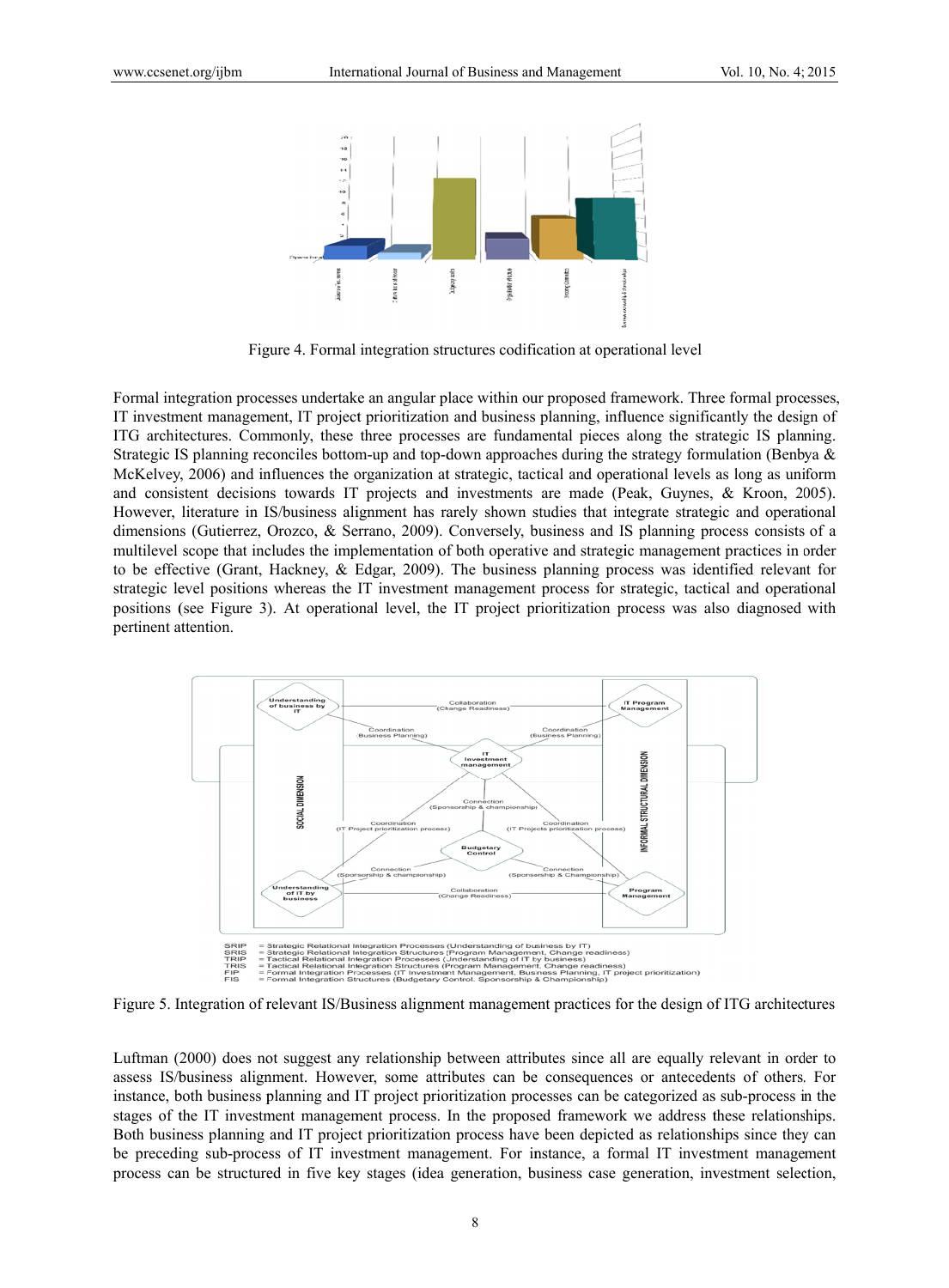project implementation and achieving benefit) (Sherer, 2007). All results discussed in this section are presented and mapped in the proposed framework in Figure 5.

## **5. Discussions and Conclusions**

The results from this research indicate that at operational and tactical levels, improving the coordination of the IT investment management process and enabling structures that strengthen the connection of budgetary controls will impact the integration of additional formal capabilities and consequently moderate positively the process of IS/business alignment and enable mechanisms to design effective ITG architectures (see Figure 4). For example, between strategic and operational levels, promoting program management practices would influence collaboration towards a unified understanding of IT and business knowledge. From a practitioner's point of view, these results suggest that management should concentrate and put special emphasis in control mechanisms to support and monitor the IT investment management process and consolidate it by means of improved structural costing schemas. Specially, there is a need to permeate balanced practices between stakeholders. In our case study, several issues related to IT investments were caused by the lack of standardize procedures since the diversity of informal practices were caused of conflicts and misalignment. At strategic level, positions found that the business understanding of IT affects their strategic relational and process integration capabilities. Conversely, operational positions evidenced that the IT understanding of business influences their tactical relational, process and structure capabilities.

### **References**

- Abbasi, M. S., Tarhini, A., Hassouna, M., & Shah, F. (2015). Social, Organizational, Demography and Individuals' Technology Acceptance Behaviour: A Conceptual Model. *European Scientific Journal*, *11*(8).
- Alenezi, H., Tarhini, A., & Masa'deh, R. (2015). Exploring the Relationship between Information Quality and e-Government Benefits: A Literature Review. *International Review of Social Science and Humanities*, *9*(1).
- Avison, D., Jones, J., Powell, P., & Wilson, D. (2004). Using and validating the strategic alignment model. *The Journal of Strategic Information Systems, 13*(3), 223-246. http://dx.doi.org/10.1016/j.jsis.2004.08.002
- Balocco, R., Ciappini, A., & Rangone, A. (2013). ICT governance: A reference framework. *Information Systems Management, 30*(2), 150-167. http://dx.doi.org/10.1080/10580530.2013.773808
- Beimborn, D., Schlosser, F., & Weitzel, T. (2009). Proposing a theoretical model for IT governance and IT business alignment. *System Sciences, 2009. HICSS'09. 42nd Hawaii International Conference on Information Systems* (pp. 1-11). IEEE.
- Benbya, H., & McKelvey, B. (2006). Using coevolutionary and complexity theories to improve IS alignment: A multi-level approach. *Journal of Information Technology, 21*(4), 284-298. http://dx.doi.org/10.1057/palgrave.jit.2000080
- Broadbent, M., & Weill, P. (1993). Improving business and information strategy alignment: Learning from the banking industry. *IBM Systems Journal, 32*(1), 162-179. http://dx.doi.org/10.1147/sj.321.0162
- Buchwald, A., Urbach, N., & Ahlemann, F. (2014). Business value through controlled IT: Toward an integrated model of IT governance success and its impact. *Journal of Information Technology, 29*(2), 128-147. http://dx.doi.org/10.1057/jit.2014.3
- Chan, Y. E. (2001). Information systems strategy, structure and alignment. *Strategic Information Technology: Opportunities for competitive advantage* (1st ed.)*. Hershey, PA: Idea Group Publishing*.
- Chan, Y. E. (2002). Why haven't we mastered alignment? The importance of the informal organization structure. *MIS Quarterly executive, 1*, 97-112.
- Chan, Y. E., & Reich, B. H. (2007). IT alignment: what have we learned? *Journal of Information Technology, 22*(4)**,** 297-315. http://dx.doi.org/10.1057/palgrave.jit.2000109
- Chan, Y. E., Sabherwal, R., & Thatcher, J. B. (2006). Antecedents and outcomes of strategic IS alignment: An empirical investigation. *Engineering Management, IEEE Transactions on Engineering Management, 53*(1), 27-47. http://dx.doi.org/10.1109/TEM.2005.861804
- Chaudhuri, A. (2011). Enabling Effective IT Governance: Leveraging ISO/IEC 38500: 2008 and COBIT to Achieve Business–IT Alignment. *EDPACS, 44*(2), 1-18. http://dx.doi.org/10.1080/07366981.2011.599278
- Chiang, I. R., & Nunez, M. A. (2013). Strategic alignment and value maximization for IT project portfolios. *Information Technology and Management, 14*(2), 143-157. http://dx.doi.org/10.1007/s10799-012-0126-9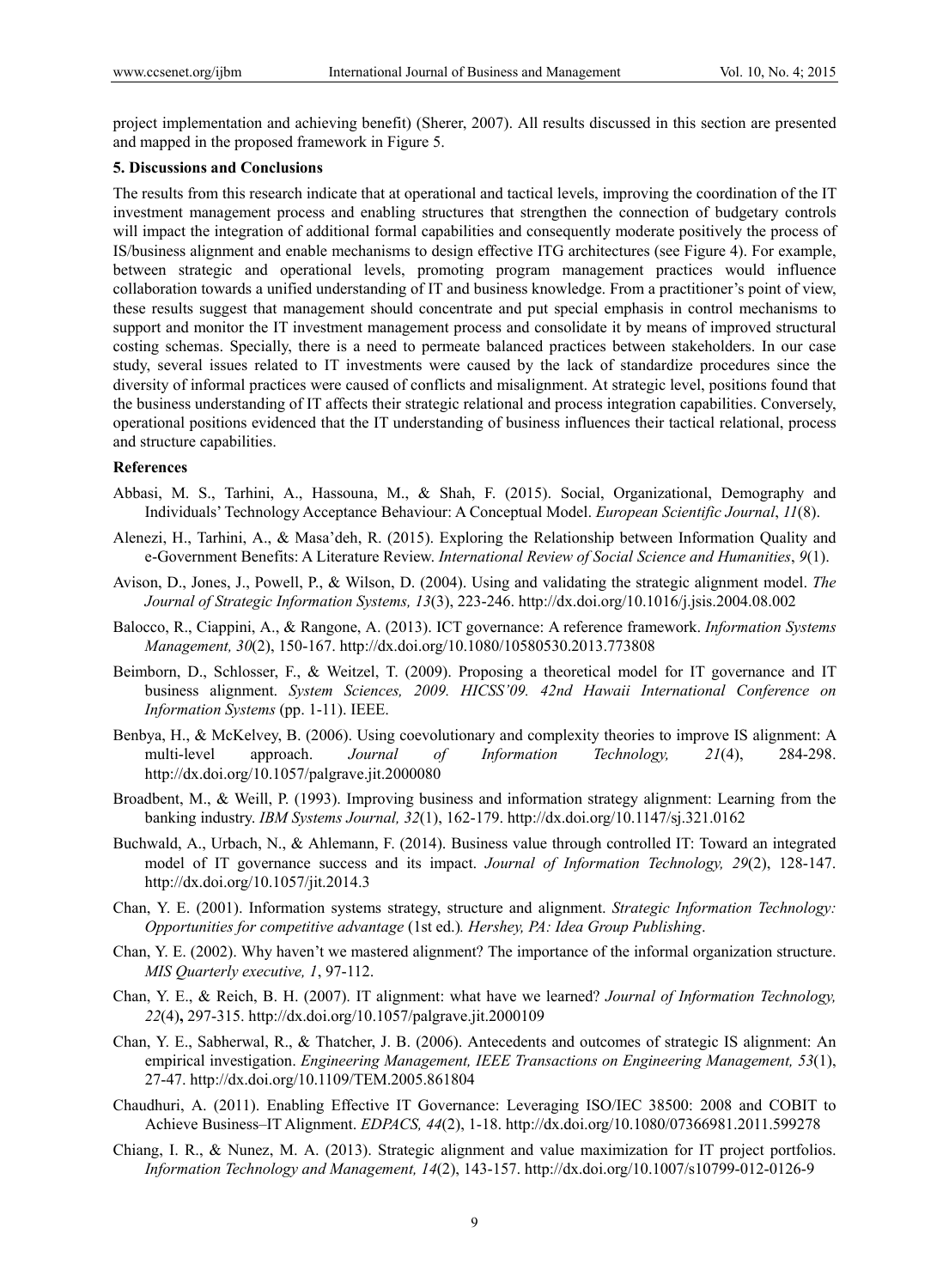- Ciborra, C. U. (1997). De profundis? Deconstructing the concept of strategic alignment. *Scandinavian Journal of Information Systems, 9*(1), 67-82.
- Coltman, T., Sharma, R., & Tallon, P. (2013) Strategic IT alignment: Twenty five years on. *Journal of Information Technology, 28*(2), 143-157. http://dx.doi.org/10.1016/S0963-8687(02)00007-0
- Cragg, P., King, M., & Hussin, H. (2002). IT alignment and firm performance in small manufacturing firms. *The Journal of Strategic Information Systems, 11*(2), 109-132.
- Curry, M., Marshall, B., & Kawalek, P. (2014). IT artifact bias: How exogenous predilections influence organizational information system paradigms. *International Journal of Information Management, 34*(4), 427-436. http://dx.doi.org/10.1016/j.ijinfomgt.2014.02.005
- De Haes, S., & Van Grembergen, W. (2010). Analysing the impact of enterprise governance of IT practices on business performance. *International Journal of IT/Business Alignment and Governance (IJITBAG), 1,*  14-38. http://dx.doi.org/10.4018/jitbag.2010120402
- De Haes, S., & Van Grembergen, W. (2009). An exploratory study into IT governance implementations and its impact on business/IT alignment. *Information Systems Management, 26*(2), 123-137. http://dx.doi.org/10.1080/10580530902794786
- Gable, G. G. (1994). Integrating case study and survey research methods: An example in information systems. *European Journal of Information Systems, 3*(2), 112-126. http://dx.doi.org/10.1057/ejis.1994.12
- Grant, K., Hackney, R., & Edgar, D. (2009). *Strategic information systems management*. Delmar Learning.
- Gutierrez, A., Mylonadis, C., Orozco, J., & Serrano, A. (2008). *Business-IS alignment: Assessment process to align IT projects with business strategy*. *AMCIS 2008 Proceedings.* Toronto, ON, Canada, Paper 290.
- Gutierrez, A., Orozco, J., & Serrano, A. (2006). Using tactical and operational factors to assess Strategic Alignment: An SME study. *Proceeding in the European and Mediterranean Conference on Information Systems*. Alicante, Spain, 2005.
- Gutierrez, A., Orozco, J., & Serrano, A. (2009). Factors affecting IT and business alignment: A comparative study in SMEs and large organisations. *Journal of Enterprise Information Management, 22*(1/2), 197-211. http://dx.doi.org/10.1108/17410390910932830
- Gutierrez, A., Orozco, J., Papazafeiropoulou, A., & Serrano, A. (2008). Developing a taxonomy for the understanding of business and IT alignment paradigms and tools. *Proceeding in the 16th European Conference on Information Systems* (pp. 2472-2483). Galway, Ireland.
- Henderson, J. C., & Venkatraman, N. (1993). Strategic alignment: Leveraging information technology for transforming organizations. *IBM Systems Journal, 32*(1), 4-16. http://dx.doi.org/10.1147/sj.382.0472
- Hirschheim, R., & Sabherwal, R. (2001). Detours in the path toward strategic information systems alignment. *California Management Review, 44*(1), 87-108. http://dx.doi.org/10.2307/41166112
- ISO/IEC 38500. (2014). *Corporate Governance of Information Technology*. Retrieved from http://www.itgi.com
- Kearns, G. S., & Lederer, A. L. (2003). A resource-based view of strategic IT alignment: How knowledge sharing creates competitive advantage. *Decision Sciences, 34*(1), *1*-29. http://dx.doi.org/10.1111/1540-5915.02289
- Kearns, G., & Lederer, A. L. (2000). The effect of strategic alignment on the use of IS-based resources for competitive advantage. *The Journal of Strategic Information Systems, 9*(4), 265-293. http://dx.doi.org/10.1016/S0963-8687(00)00049-4
- Luftman, J. (2004). Assessing business-IT alignment maturity. *Strategies for Information Technology Governance, 4*(1), 99-119. http://dx.doi.org/10.4018/978-1-59140-140-7.ch004
- Masa'deh, R., & Kuk, G. (2009). Antecedents and intermediaries between strategic alignment and firm performance. *Proceedings of the 2009 Conference of the Academy of Management Annual Meeting (AOM).*
- Masa'deh, R., & Shannak, R. (2012). Intermediary effects of knowledge management strategy and learning orientation on strategic alignment and firm performance. *Research Journal of International Studies, 24,* 112-128.
- Masa'deh, R., Maqableh, M., & Karajeh, H. (2014). IT-business strategic alignment: The role of mobile technology usage. *Proceedings of the 23rd IBIMA Conference on Vision 2020: Sustainable Growth, Economic Development, and Global Competitiveness*. Valencia, Spain.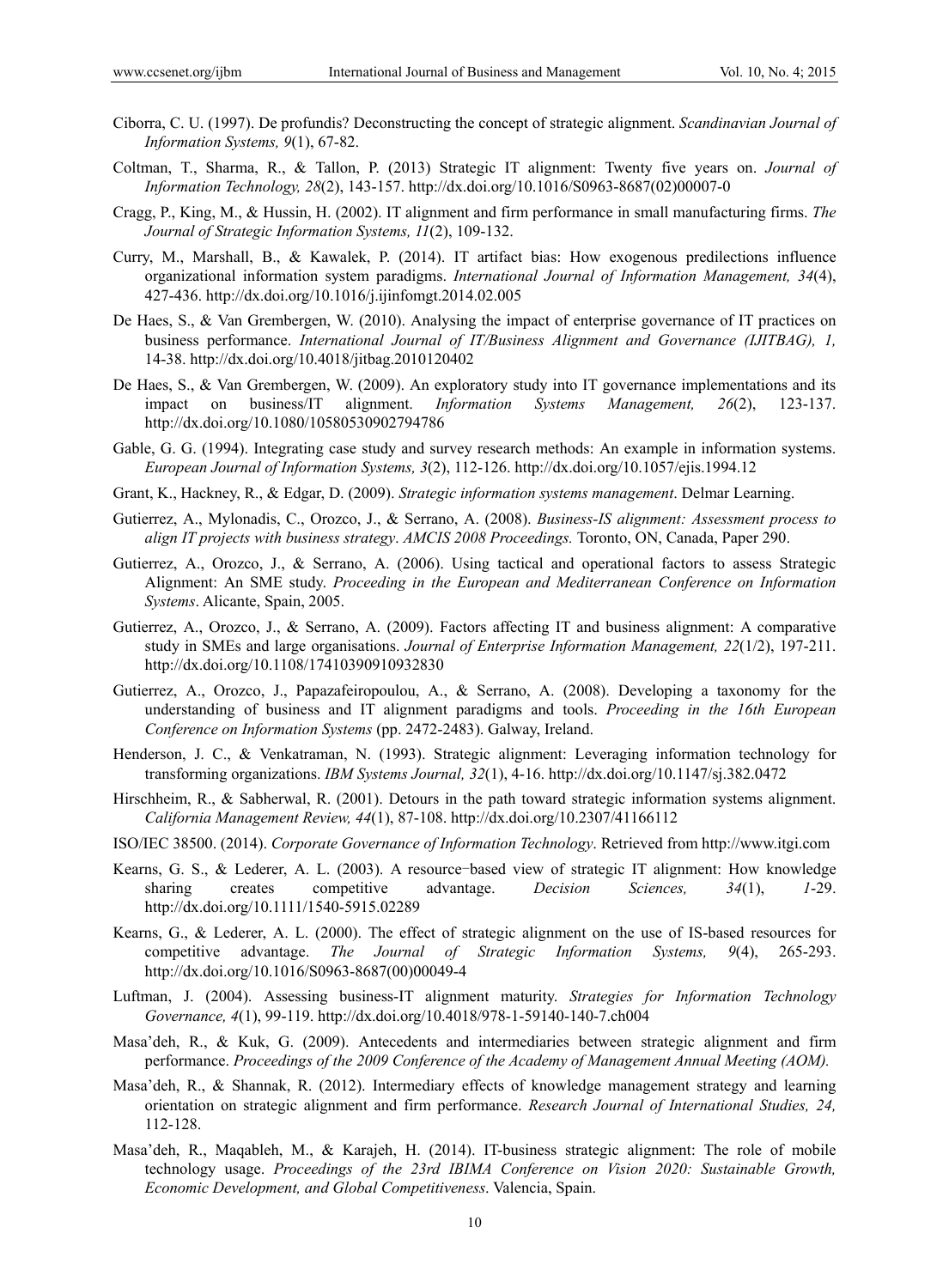- Melville, N., Kraemer, K., & Gurbaxani, V. (2004). Review: Information technology and organizational performance: An integrative model of IT business value. *MIS Quarterly, 28*(2), 283-322.
- Papp, R., & Luftman, J. (1995) Business and IT strategic alignment: New perspectives and assessments. *Proceedings of the Association for Information Systems, Inaugural Americas Conference on Information Systems* (pp. 25-27). McGraw-Hill.
- Peak, D., Guynes, C. S., & Kroon, V. (2005). Information technology alignment planning—A case study. *Information & Management, 42*(5), 635-649. http://dx.doi.org/10.1016/j.im.2004.02.009
- Peterson, R. (2004). Crafting information technology governance. *Information Systems Management, 21*(4), 7-22. http://dx.doi.org/10.1201/1078/44705.21.4.20040901/84183.2
- Peterson, R. R., O'Callaghan, R., & Ribbers, P. (2000) Information technology governance by design: Investigating hybrid configurations and integration mechanisms. *Proceedings of the Twenty First International Conference on Information Systems* (pp. 435-452). Brisbane, Australia.
- Pyburn, P. J. (1983). Linking the MIS plan with corporate strategy: An exploratory study. *MIS Quarterly, 7*(2), 1-14. http://dx.doi.org/10.2307/248909
- Reich, B. H., & Benbasat, I. (2000). Factors that influence the social dimension of alignment between business and information technology objectives. *MIS Quarterly, 24*, 81-113. http://dx.doi.org/10.2307/3250980
- Schlosser, F., Wagner, H. T., Beimborn, D., & Weitzel, T. (2010). The Role of Internal Business/IT Alignment and IT Governance for Service Quality in IT Outsourcing Arrangements. *System Sciences (HICSS), 2010 43rd Hawaii International Conference on* (pp. 1-10). IEEE.
- Shannak, R., Masa'deh, R., Obeidat, B., & Almajali, D. (2010). Information technology investments: A literature review. *The 14th IBIMA Conference on Global Business Transformation through Innovation and Knowledge Management: An Academic Perspective*. Istanbul-Turkey, 23rd-24th June (pp. 1356-1368).
- Sherer, S. A. (2007). Comparative study of IT investment management processes in US and Portugal. *Journal of Global Information Management (JGIM), 15*(3), 43-68. http://dx.doi.org/10.4018/jgim.2007070103
- Simonsson, M., Johnson, P., & Ekstedt, M. (2010). The effect of IT governance maturity on IT governance performance. *Information Systems Management, 27*(1), 10-24. http://dx.doi.org/10.1080/10580530903455106
- Siurdyban, A. (2014). Understanding the IT/business Partnership: A Business Process Perspective. *Information Systems Frontiers, 16*(5), 909-922. http://dx.doi.org/10.1007/s10796-012-9388-3
- Sledgianowski, D., & Luftman, J. (2005). IT-business strategic alignment maturity: A case study. *Journal of Cases on Information Technology (JCIT), 7*(2), 102-120. http://dx.doi.org/10.4018/jcit.2005040107
- Smaczny, T. (2001). Is an alignment between business and information technology the appropriate paradigm to manage IT in today's organisations? *Management Decision, 39*(10), 797-802. http://dx.doi.org/10.1108/EUM0000000006521
- Tallon, P. P., Ramirez, R., & Short, J. E. (2013). The information artifact in IT governance: Toward a theory of information governance. *Journal of Management Information Systems, 30*(3), 141-177. http://dx.doi.org/10.2753/MIS0742-1222300306
- Tarhini, A., Ammar, H., Tarhini, T., & Masa'deh, R. (2015). Analysis of the Critical Success Factors for Enterprise Resource Planning Implementation from Stakeholders' perspective: A Systematic Review. *International Business Research*, *8*(4), 25-40. http://dx.doi.org/1.05539/ibr.v8n4p25
- Tarhini, A., Hassouna, M., Abbasi, M. S., & Orozco, J. (2015). Towards the Acceptance of RSS to Support Learning: An empirical study to validate the Technology Acceptance Model in Lebanon. *Electronic Journal of e-Learning*, *13*(1), 30-41.
- Tarhini, A., Scott, M., Sharma, K. S., & Abbasi, M. S. (2015). Differences in Intention to Use Educational RSS Feeds Between Lebanese and British students: A Multi-Group Analysis Based on the Technology Acceptance Model. *Electronic Journal of E-Learning*, *13*(1), 14-29.
- Tarhini, A., Teo, T., & Tarhini, T. (2015b). A cross-cultural validity of the E-learning Acceptance Measure (ElAM) in Lebanon and England: A Confirmatory Factor Analysis. *Education and Information Technologies*. http://dx.doi.org/10.1007/s10639-015-9381-9
- Teo, T. S., & King, W. R. (1996). Assessing the impact of integrating business planning and IS planning.